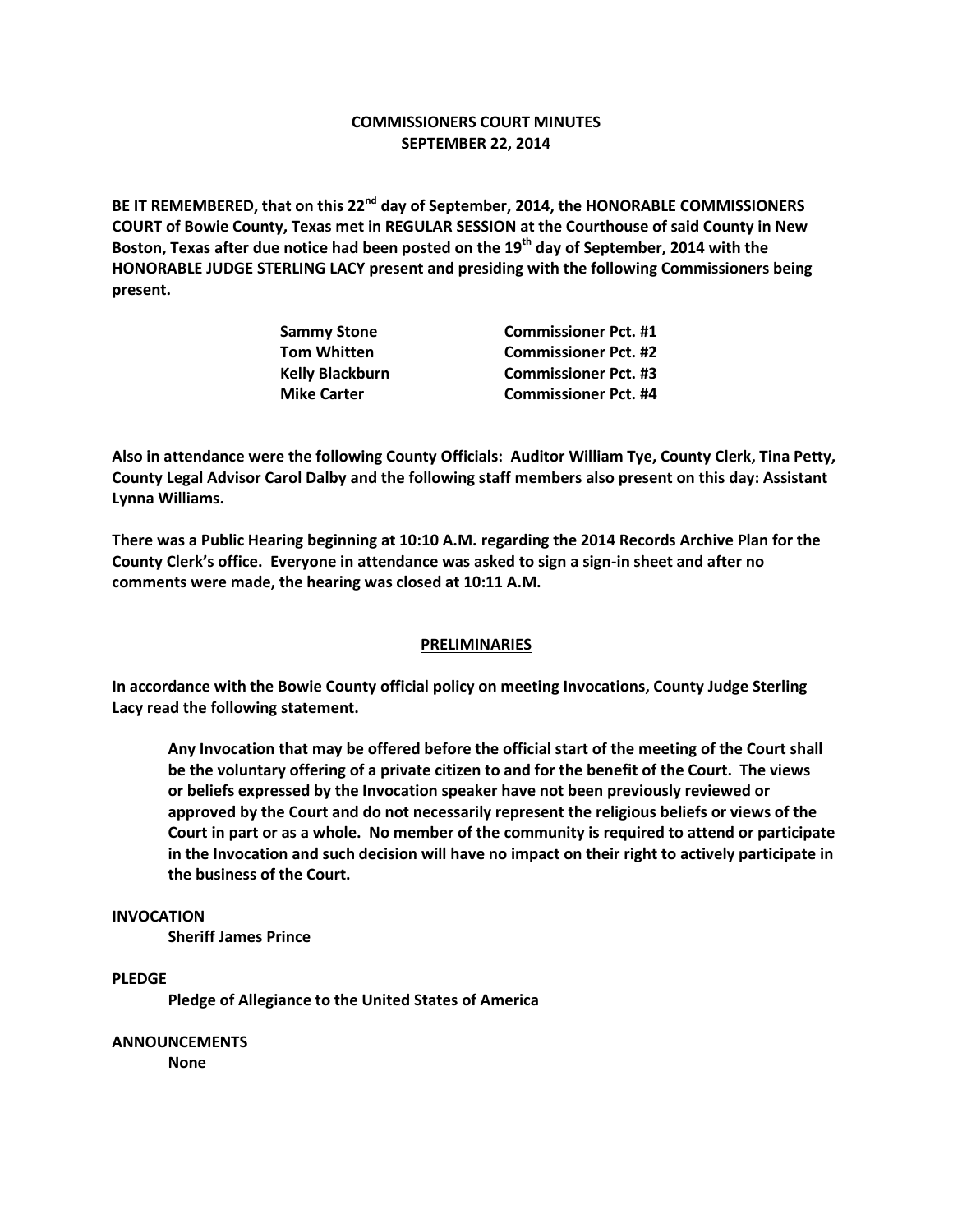#### **REGULAR AGENDA ITEMS**

**Court convened at 10:14 A.M. when the following ORDERS, JUDGMENTS and DECREES were had and ORDERED spread upon the minutes of the Court to-wit.**

- **Item 1: Public Comments were made by Becky Robertson, Texarkana, TX; Emily Sabo, Texarkana, TX; Robert Worthen, Texarkana, TX and Gabe Tarr, New Boston, TX.**
- **Item 2: There was no Commissioners Court response to Public Comments.**
- **Item 3: On this 22nd day of September, 2014, a motion was made by Commissioner Kelly Blackburn and duly second by Commissioner Tom Whitten to approve the State Case Registry and Local Customer Service Cooperative Agreement between the Office of the Attorney General and Bowie County, Texas. Motion was put to a vote and all voted aye and none opposed. Motion carried.**
- **Item 4: On this 22nd day of September, 2014, a motion was made by Commissioner Tom Whitten and duly second by Commissioner Sammy Stone to approve the new Archive Plan for the County Clerk's office. Motion was put to a vote and all voted aye and none opposed. Motion carried.**
- **Item 5: On this 22nd day of September, 2014, a motion was made by Judge Lacy and duly second by Commissioner Tom Whitten to approve the SAVNS Maintenance Grant Contract between the Office of the Attorney General and Bowie County, Texas. Motion was put to a vote and all voted aye and none opposed. Motion carried.**
- **Item 6: On this 22nd day of September, 2014, a motion was made by Commissioner Sammy Stone and duly second by Commissioner Kelly Blackburn to accept Tax Rollback check from Mark and Cindy Spriggs. Motion was put to a vote and all voted aye and none opposed. Motion carried.**
- **Item 7: On this 22nd day of September, 2014, a motion was made by Commissioner Mike Carter and duly second by Commissioner Kelly Blackburn to appoint Tish Hicks to the Housing Authority board for a two (2) year term. Motion was put to a vote and all voted aye and none opposed. Motion carried.**
- **Item 8: On this 22nd day of September, 2014, a motion was made by Commissioner Kelly Blackburn and duly second by Commissioner Mike Carter to approve an Order adopting Rules of Bowie County, TX for On-Site Sewage Facilities. Motion was put to a vote and all voted aye and none opposed. Motion carried.**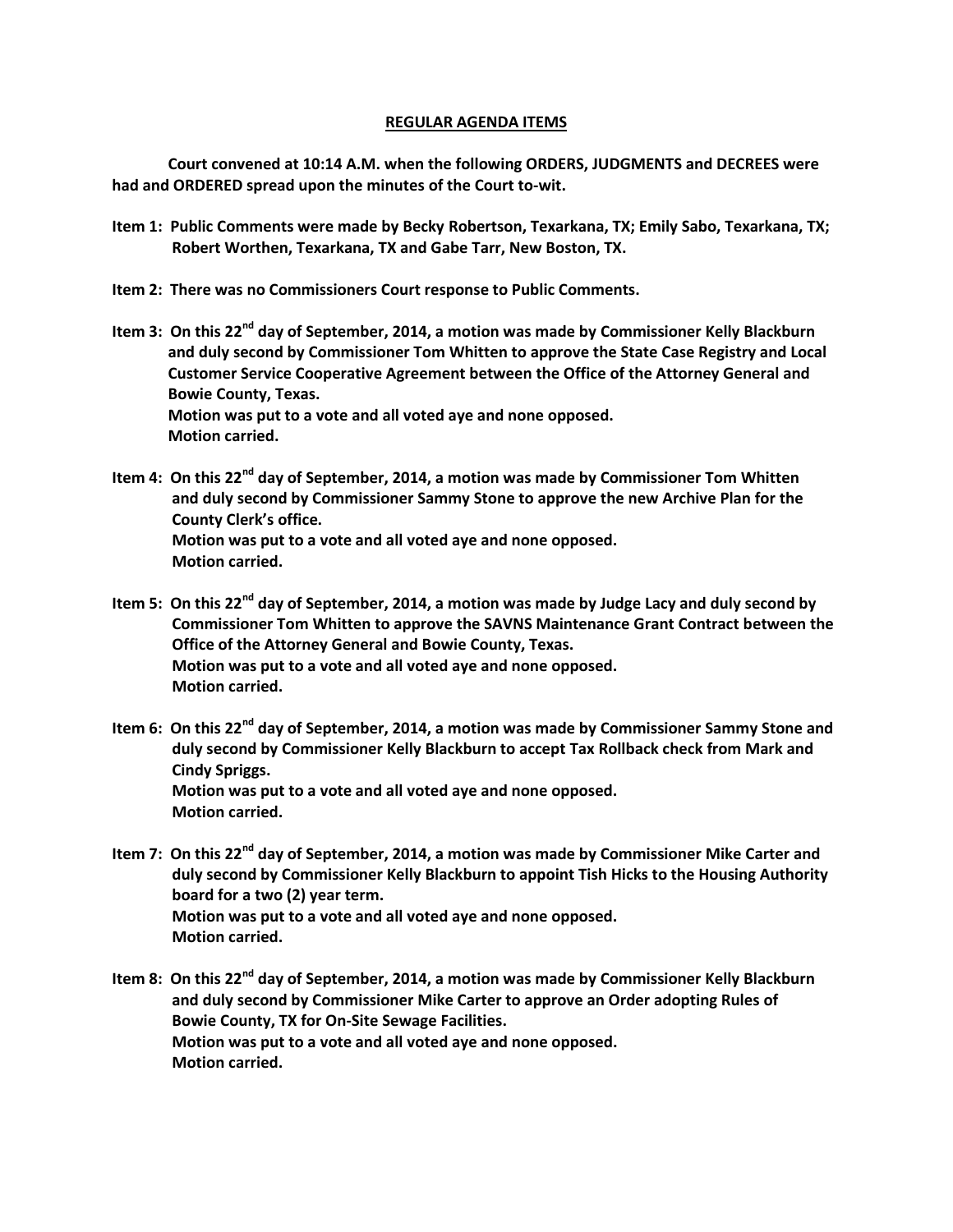**Item 9: On this 22nd day of September, 2014, a motion was made by Judge Lacy and duly second by Commissioner Kelly Blackburn to approve an Interlocal Agreement between Bowie County and the Texas Department of Family and Protective Services (DFPS) for funding of DFPS Staff Contract No. 530-03-0001-00001. Motion was put to a vote and all voted aye and none opposed. Motion carried.**

**Item 10: On this 22nd day of September, 2014, a motion was made by Judge Lacy and duly second by Commissioner Mike Carter to approve the holding of one of the Commissioners Court sessions each month in the evening and that being the first meeting of the month. Commissioner Sammy Stone-no Commissioner Mike Carter-yes Judge Lacy-yes Commissioner Tom Whitten-no Commissioner Kelly Blackburn-no Motion was put to a vote and two (2) voted yes and three (3) voted no. Motion failed.**

- **Item 11: On this 22nd day of September, 2014, a motion was made by Commissioner Sammy Stone and duly second by Commissioner Kelly Blackburn to set the dates for Commissioners Court meetings from October 1, 2014 through September 30, 2015. Motion was put to a vote and all voted aye and none opposed. Motion carried.**
- **Item 12: On this 22nd day of September, 2014, a motion was made by Commissioner Sammy Stone and duly second by Commissioner Kelly Blackburn to table agenda item #12 (Interlocal Agreement between the City of New Boston and Bowie County for Dispatch Services). Motion was put to a vote and all voted aye and none opposed. Motion carried.**
- **Item 13: On this 22nd day of September, 2014, a motion was made by Commissioner Tom Whitten and duly second by Commissioner Sammy Stone to accept the District Judges Order to set Court Reporters salaries for 2014-2015 as presented. Motion was put to a vote and all voted aye and none opposed. Motion carried.**
- **Item 14: On this 22nd day of September, 2014, a motion was made by Commissioner Sammy Stone and duly second by Commissioner Kelly Blackburn to accept the Order setting County Auditor and Auditor's Assistants salaries for 2014-2015. Motion was put to a vote and all voted aye and none opposed. Motion carried.**
- **Item 15: On this 22nd day of September, 2014, a motion was made by Commissioner Kelly Blackburn and duly second by Commissioner Sammy Stone to accept the District Judges Order to Re-Appoint County Auditor for a two (2) year term. Motion was put to a vote and all voted aye and none opposed. Motion carried.**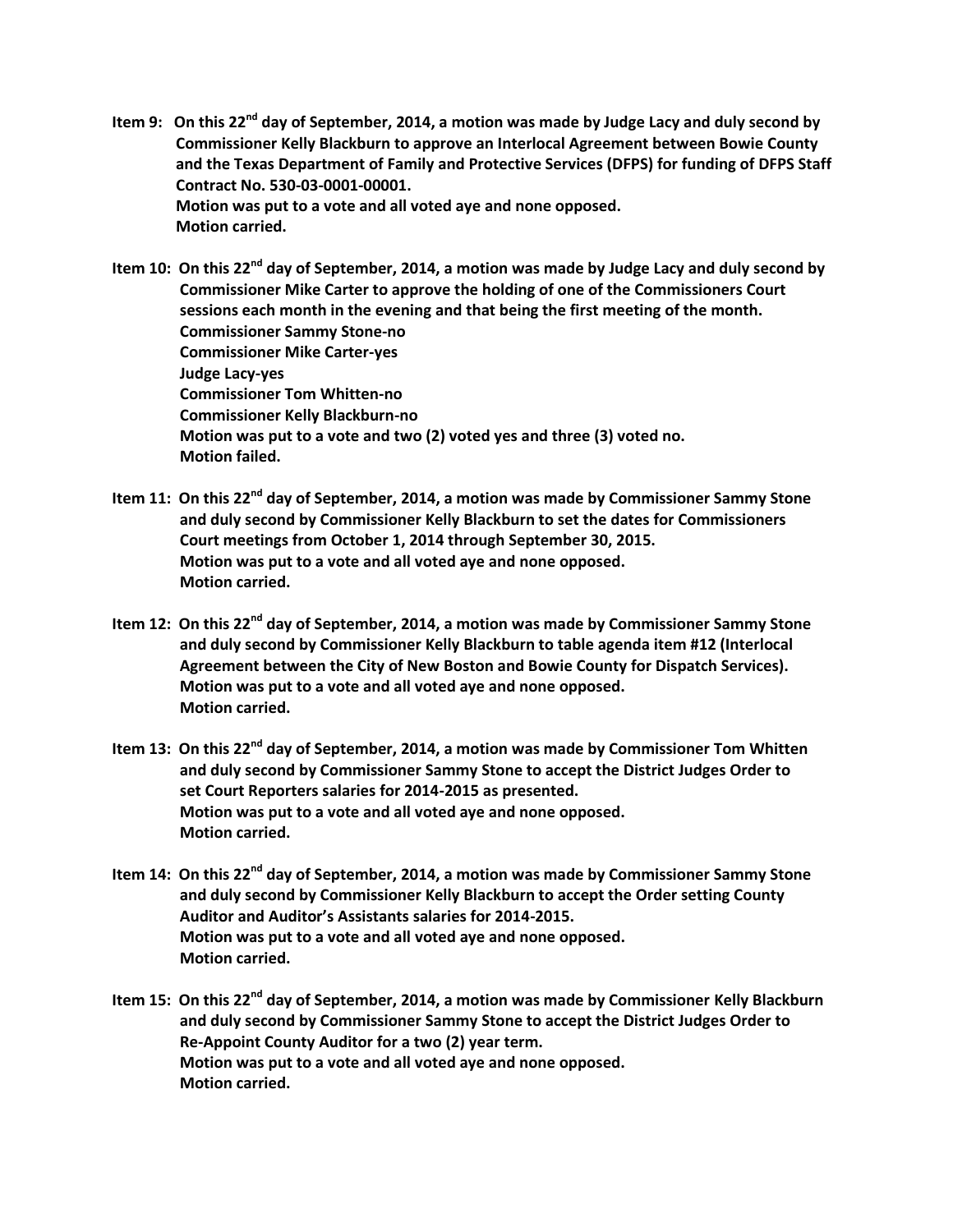- **Item 16: On this 22nd day of September, 2014, a motion was made by Commissioner Sammy Stone and duly second by Commissioner Kelly Blackburn to accept Correct Solutions as our carrier for the Correction Center Inmate Long Distance phone service. Motion was put to a vote and all voted aye and none opposed. Motion carried.**
- **Item 17: On this 22nd day of September, 2014, a motion was made by Commissioner Sammy Stone and duly second by Commissioner Mike Carter to approve the salary for Courthouse Security Camera Monitor to be paid out of Courthouse Security Funds for the 2014-2015 Fiscal Year. Motion was put to a vote and all voted aye and none opposed. Motion carried.**

# **COURT RECESSED AT 11:15**

## **COURT RECONVENED AT 11:34**

**Item 18: On this 22nd day of September, 2014, a motion was made by Judge Lacy and duly second by Commissioner Mike Carter to approve the proposed budget with the suggested changes that have been submitted to you today for the 2014-2015 Budget Year. Commissioner Sammy Stone-yes Commissioner Mike Carter-yes Judge Lacy-yes Commissioner Tom Whitten-yes Commissioner Kelly Blackburn-yes Motion was put to a vote and all voted yes and none voted no. Motion carried.**

**Item 19: On this 22nd day of September, 2014, a motion was made by Commissioner Kelly Blackburn and duly second by Commissioner Mike Carter that we authorize a tax rate increase to .473610/\$100 valuation. Commissioner Sammy Stone-yes Commissioner Mike Carter-yes Judge Lacy-yes Commissioner Tom Whitten-yes Commissioner Kelly Blackburn-yes**

 **On this 22nd day of September, 2014, a motion was made by Commissioner Mike Carter and duly second by Commissioner Kelly Blackburn that we set the tax rate, M&O at .302332/\$100 valuation, I&S at .171278/\$100 valuation for a total .473610/\$100 valuation. Commissioner Sammy Stone-yes Commissioner Mike Carter-yes Judge Lacy-yes Commissioner Tom Whitten-yes Commissioner Kelly Blackburn-yes Motion was put to a vote and all voted yes and none voted no. Motion carried.**